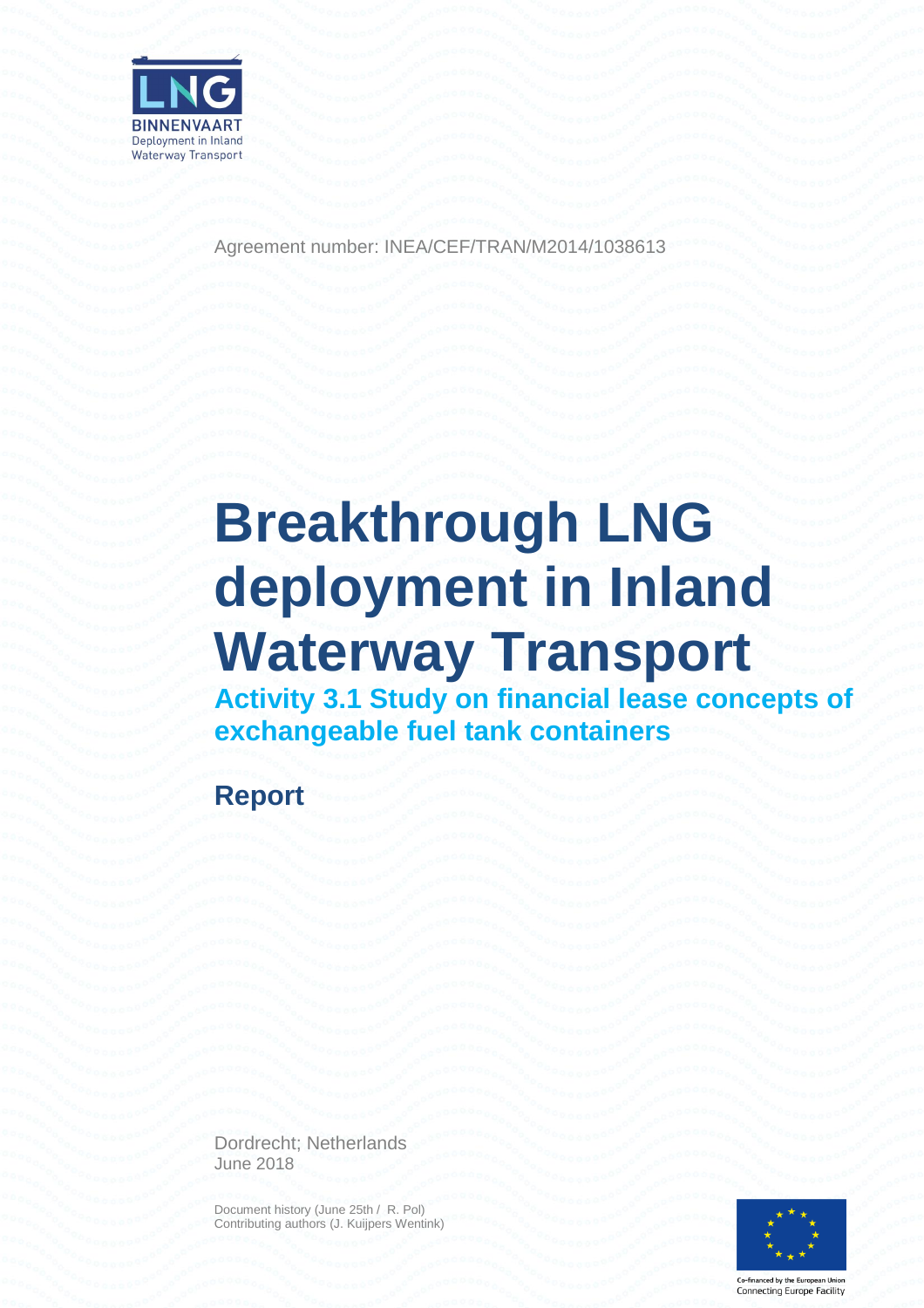

# **Table of Contents**

| 2 STANDARDIZATION of an EXCHANGEABLE LNG FUEL TANK 3 |  |
|------------------------------------------------------|--|
|                                                      |  |
|                                                      |  |
|                                                      |  |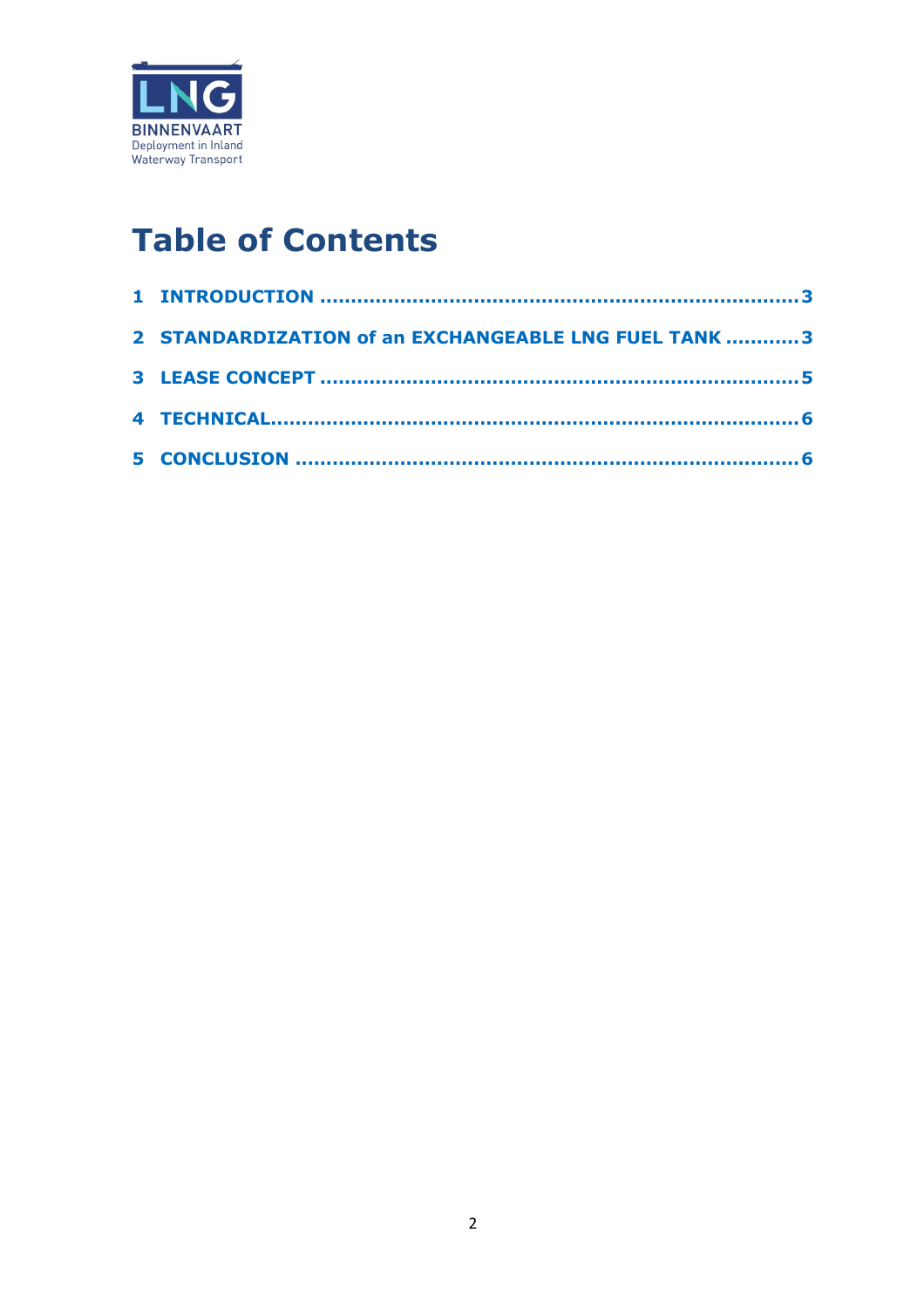

# <span id="page-2-0"></span>**1 INTRODUCTION**

This is an introduction into activity 3 "Study on innovative financial constructions in the business-client –relation for LNG vessel retrofitting.

The objective of this activity is the further development and testing of innovative financial constructions for the retrofitting IWT vessels with LNG fueling technology in order to facilitate the transition to LNG for the IWT fleet.

The Study on innovative financial constructions consists of the following tasks:

- 3.1 Study on financial lease concept of exchangeable fuel tank containers.
- 3.2 Pilot on proposed solution for the Capex /Opex paradox

This report is the result of the study following the task described under activity : 3.1.

3.1 Study on financial lease concepts of exchangeable fuel tank containers Project partner Trifleet leasing will conduct a development study on financial lease of exchangeable LNG Fuel tank containers for IWT vessels. The standardization of these tanks lowers their price compared to the existing on-off tanks. Part of this study is creating and agent network, for example LNG suppliers and bunker facilitators who will rent the containers to their customers. The financing need and wishes of the end users will be investigated in detail and used for further development of the lease concept. The main advantage is the maintenance, repair and periodic testing is decoupled from vessel operation which reduces disturbance and delays.

Aimed result of this study:

<span id="page-2-1"></span>Report on financial lease concept of exchangeable fuel tank containers.

## **2 STANDARDIZATION of an EXCHANGEABLE LNG FUEL TANK**

This paragraph describes the history of this research of standardization of the fuel tank.

#### **LNG tank containers for IWT vessels:**

Currently LNG propulsion systems used on IWT use an LNG fuel tank which is ordered from different manufacturers on a one-off basis. The costs for such fuel tanks are relatively high because of engineering and project costs involved which need to be recovered in a sale of a single container. Would it be possible to standardize the fuel tanks and offer different type of use (transport modes) for these tanks it will be possible to order and build these tanks in larger numbers and therefore will be able to increase production efficiency, optimize specification, optimize performance and divide engineering and project cost over a larger number of tanks.

An already existing type of equipment is a tank container which is suitable and approved to transport LNG by road, rail and sea. Would it be possible to also approve such container for the use as an LNG fuel tank as part of an propulsion system on board an IWT vessel without having to deviate substantially from the specification of a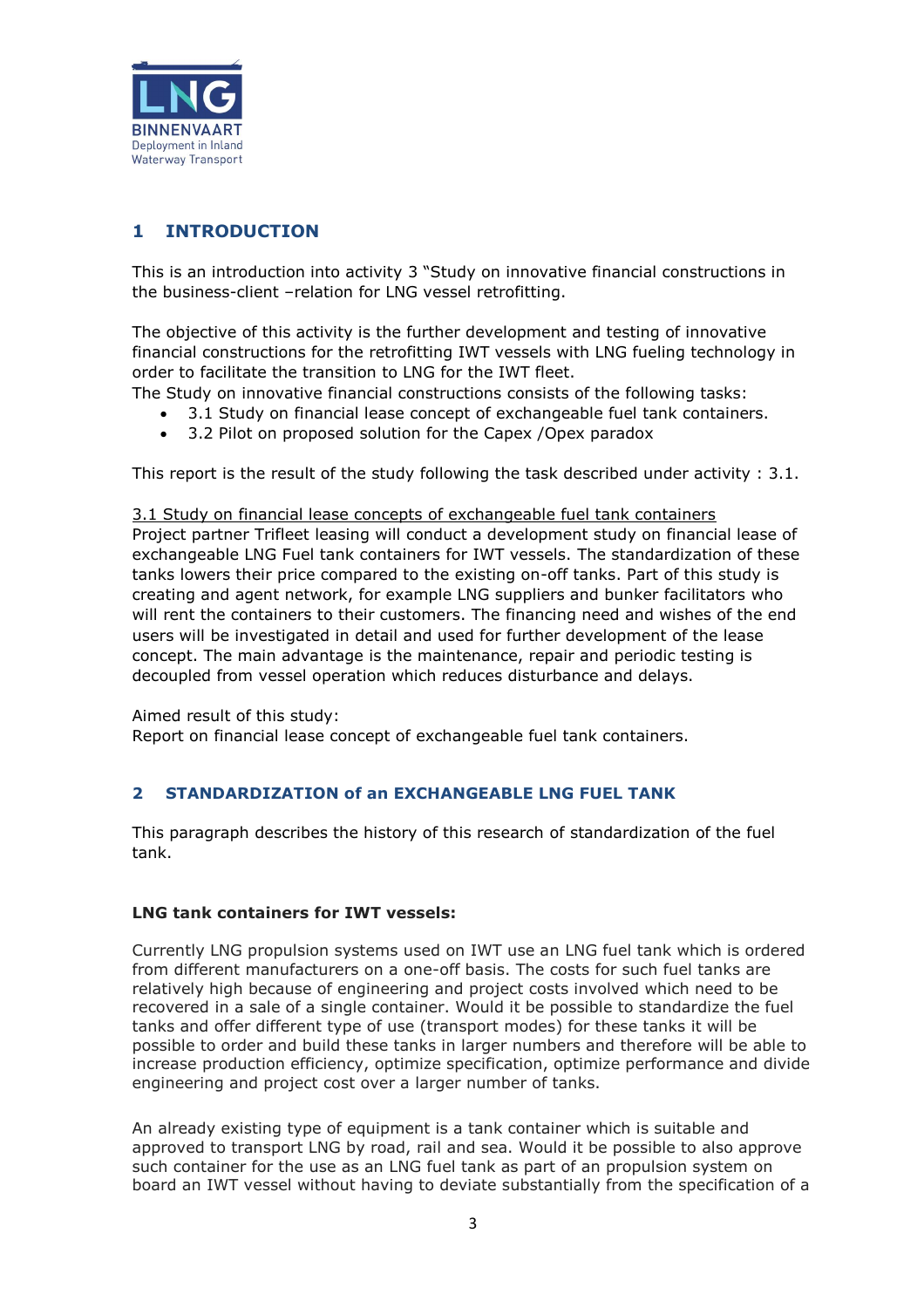

standard LNG transport tank container, it would be able to create economies of scale which makes it possible to order and build such tank containers at larger numbers and reduce the costs per individual fuel tank.

When the tank container would be used on board an IWT vessel two ways of bunkering were considered. One being a method whereby the tank container would be exchanged. Meaning that an empty LNG tank container would be lifted off the vessel at a bunkering station or container terminal and a loaded LNG tank container would be placed on board the IWT vessel.

Another option would be to use the LNG tank container as if it was a normal static fuel tank.

During the course of the project discussions have been conducted concerning the options above with various potential business partners. At first instance, it was welcomed to have reduced costs when using an LNG fuel tank container as if it was a static LNG fuel tank simply because of the lower costs per LNG fuel tank. The concept of exchanging the fuel tank on board was first received with reticence, likely because this was a complete new concept. However, it was found that the demeanor towards this concept gradually changed as the advantages were recognized of being able to use these same fuel tank containers in different ways such as: in the distribution network; as intermediate storage solution; as part of bunkering facility; offered flexibility with regards to exchange of fuel tanks on board because existing container terminals could be used for the handling.

To be able to make this concept work and become successful some important hurdles and problems needed to be solved. One being regulatory issues, second being the ability to finance equipment which is removable from the IWT vessel. Besides this there are some restrictions with respect to the dimensions of the LNG tank container. The standard dimensions for an ISO LNG tank container is 40' (approx. 12 metres) long times 8' (approx. 2.5 metres) wide. This gives certain restrictions as to where such containers can be positioned on board an IWT vessel especially when the IWT vessel would be retrofitted with an LNG propulsion system. Shipbuilders however generally advised that the standard dimensions of the container are not a big issue especially on IWT vessels designed to transport containers, as the LNG tank container has the same size as a standard 40' container. The more challenging hurdle is the standardization of the regulatory requirements. It turned out to be impossible to standardize these requirements as the classification authorities require that an LNG propulsion system on an IWT vessel is approved separately requiring individual calculations and approvals and often custom made technical solutions subject to the situation on an individual IWT vessel. Besides this some of the requirements would result in a tank container with a specification that is far different from a standard LNG Transport container and should also be technically adjusted, subject to requirements of the classification authority. As a result the costs per LNG fuel tank container will be negatively impacted.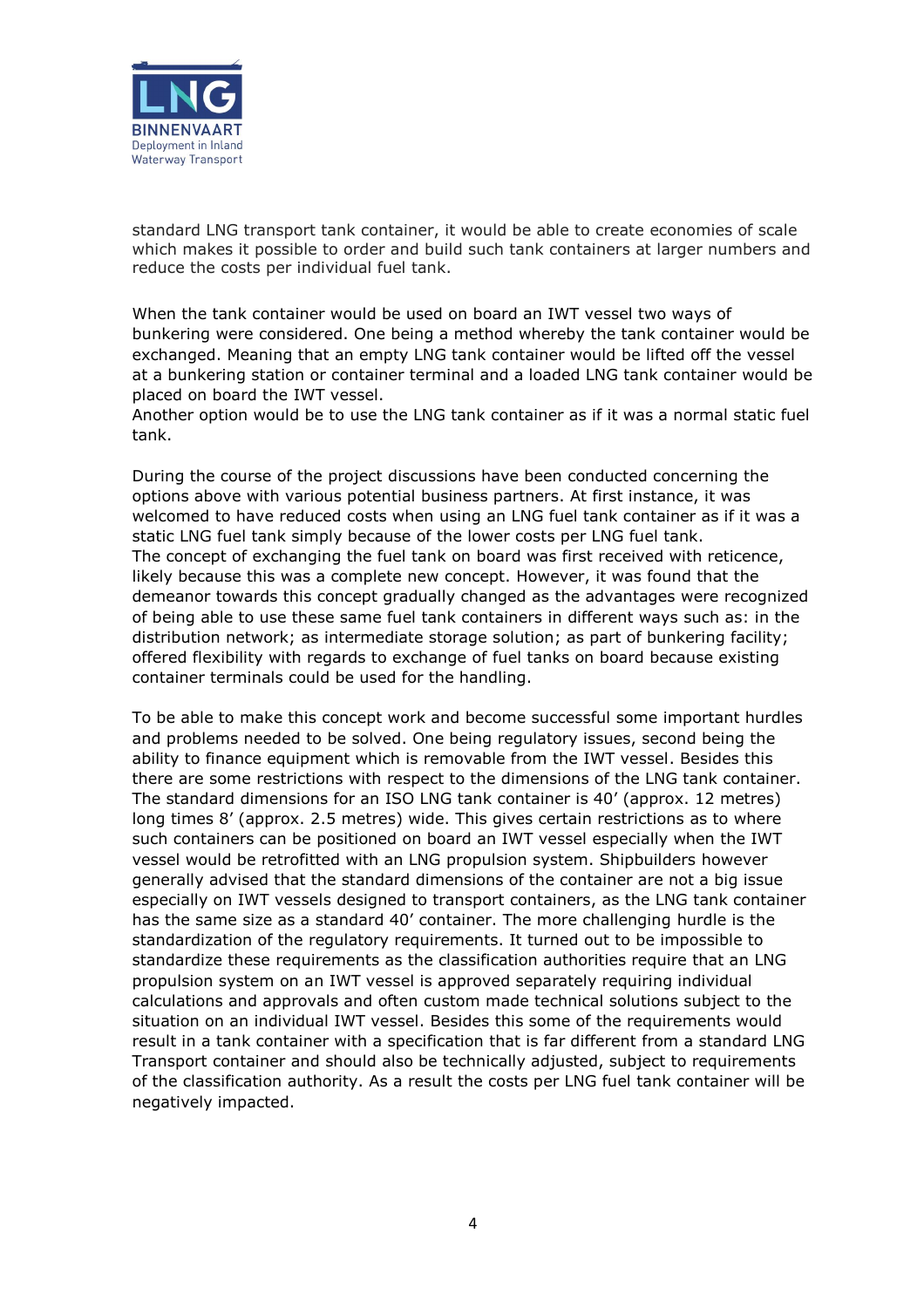

Consequently, unless regulatory requirements are changed and standardized it will not be possible to create a standardized exchangeable LNG Fuel tank container<sup>1</sup>.

Would it however be possible to standardize the LNG Fuel tank container, various options to process the financial and operational costs of the fuel tank container into the operational costs of the ship owner become in reach.

When the LNG Fuel tank container is used as static tank on the IWT vessel, then the tank could be purchased, financed through its mortgage or leased from a Leasing company. In this case the regulatory testing protocol on board the vessel as described in the approval documentation of the classification authority should be followed.

When an exchangeable LNG fuel tank container is used on board an IWT vessel, then the tank container can be purchased, financed through its mortgage or leased from a Leasing company. In these options the ship owner and also the bank will likely prefer to have the tank container bunkered while on board of the IWT vessel and will not be lifted off the vessel for bunkering, because they would wish not to run the risk of losing control over the asset.

An interesting option is when the exchangeable LNG tank container forms part of the LNG Fuel distribution network. In this situation the container would be leased to a distributor or bunkering station. The operational costs of the LNG fuel tank container can be transferred into the fuel price per kilogram. Testing, repair and maintenance can be organized separate from the day to day distribution operation which is believed to be more costs effective compared to doing this on board of a vessel which automatically results into downtime of the IWT vessel. Several service stations, yet mainly in the Rotterdam / Antwerp area, are available which could support this operation.

## <span id="page-4-0"></span>**3 LEASE CONCEPT**

-

#### **Leasing versus buying an LNG FUEL tank container**

Operational Leasing offers financial benefits and can be less expensive than ownership in the short term because the lessee only pays for the use of the container and depending on the leasing model chosen for the testing and maintenance of the asset. Leasing also requires less upfront payments and credit approval processes are often easier as compared to conventional financing. Leasing is interesting when cash flow is tight and margins are slim. Leasing is also an interesting option when capital investments are needed in other areas.

Leasing contracts are for a fixed period with fixed monthly costs, when during this period the technical requirements for the LNG Fuel tank container changes, there is

<sup>&</sup>lt;sup>1</sup> See also report 'Report – LNG fuel tank containers and non-containerised tanks' on the website: <https://lngbinnenvaart.eu/downloads/>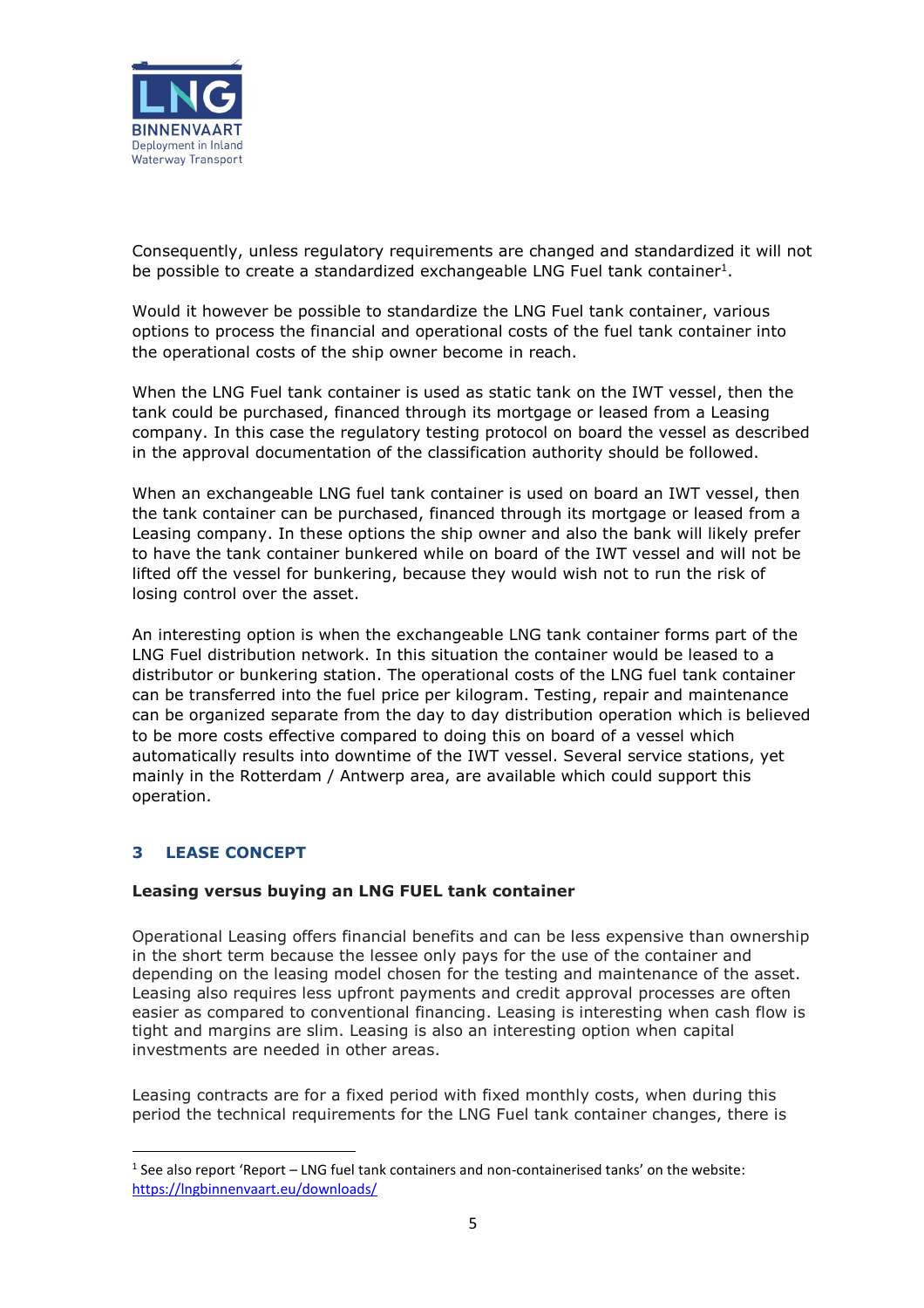

the option at the end of the lease not to renew but terminate the agreement and lease-in new or other equipment which does meet the renewed technical requirements.

When a ship owner decides to invest in an LNG Propulsion system, a substantial part of the investment involves the fuel tank. When using a standardized LNG fuel tank container the purchase costs of the fuel tank are less compared to a one-off tank, such resulting in lower monthly costs. Currently banks are reluctant to extend loan facilities for ship owners and therefore leasing is an interesting solution also because banks normally require a large upfront payment.

In order to identify the position of banks concerning leasing of LNG tank containers as part of the LNG propulsion system on IWT vessels, several consultations have been conducted with banks that are involved in financing companies who own and operate IWT vessels. The topic of leasing LNG tank containers appeared to be new to them. Normally a fixed diesel fuel tank is part of the ship (design) and is co-financed in the vessel's mortgage. An ISO tank container used as LNG fuel tank is totally a new concept to the banks and no advice on this point will be given till such a project will be officially presented.

When the ISO LNG tank container is actually going to be used as a fuel tank on IWT vessels, one will consider how to place it within the funding and whether it will be accepted to finance the fuel tank container through a lease construction, separate from the vessel's mortgage. The current standard requirement is that all essential components to operate an IWT vessel can not be financed separate from the vessel mortgage. Would banks agree to have the fuel tank leased they will require the IWT vessel to be powered using a dual fuel (Diesel and LNG) engine.

#### <span id="page-5-0"></span>**4 TECHNICAL**

Attached :

- Standard specification for an LNG Transport tank container.

#### <span id="page-5-1"></span>**5 CONCLUSION**

Based on the previous conclusions (reference also made to report 'LNG fuel tank containers and non-containerised tanks' prepared for activity 1.2) Trifleet decided to stop the research towards an approved certified standard fuel tank container. It is being concluded that under the current circumstances a standard is not feasible and a type approval is not possible. With this conclusion, the concept of an exchangeable fuel tank container must be considered as non-achievable. Sub-activity 3.1 has herewith ended.